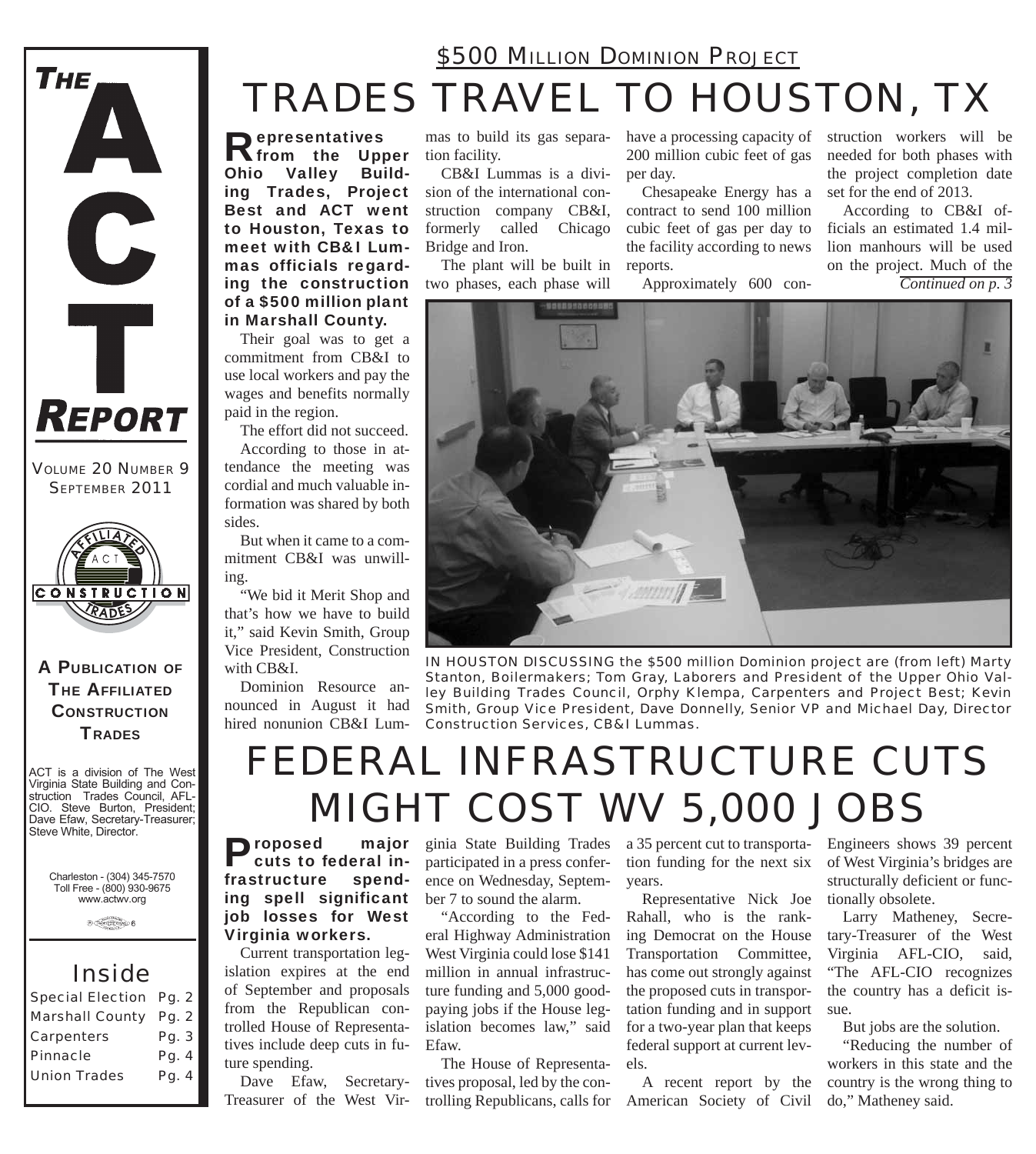# *WV AFL-CIO ENDORSES EARL RAY TOMBLIN FOR SPECIAL GOVERNORS ELECTION ELECTION OCT. 4, EARLY VOTING SEPT. 21*

The WV AFL-CIO<br>
has endorsed acting Governor Earl Ray Tomblin for Governor in the upcoming Special Election.

The action took place on September 1 at a meeting of the groups Committee on Political Education (COPE).

The Special Election will be held on Saturday, October 4 and will determine who fills in for the year left in former Governor Joe Manchin's term.

Next year there will be a new election for the regular full four year term of Governor.

The choice this October is between Tomblin (D-Logan) and Republican challenger and political newcomer Bill Maloney.

COPE, made up of representatives from each affiliated Internationals Union as

**The WV AFL-CIO** well as State and Local Councils, spent time interviewing Tomblin.

> Since Maloney did not fill out the required candidate questionnaire he was not interviewed.

> Tomblin repeated his pledge made to the Trades not to promote changes to hurt prevailing wage laws and not to push the anti-union Rightto-Work law.

The group acknowledged Tomblin had not been a major supporter of organized labor but credited him with an open door policy and a willingness to give labor a seat at the table.

"This election comes down to two candidates," said Dave Efaw, Secretary-Treasurer of the WV State Building Trades.

"We firmly believe we can work with Governor Tombsome differences."

"With Maloney we believe we will be in turmoil."

Early voting starts on September 21 and continues thru

October 1.

"It is very important our members get out and vote," said Efaw. "The voter turnout is expected to be very low and we need to do our part."

The State Building Trades had already taken action to endorse Tomblin at their July Executive Board meeting.



lin, but we recognize we have endorsement for the Special Election for Governor to be held October 4. *ACTING GOVERNOR Earl Ray Tomblin (standing right) is interviewed at the WV AFL-CIO's State COPE meeting held on September 1. Tomblin received the Labor* 

# *MARSHALL COUNTY COMMISSIONERS PASS RESOLUTION SUPPORTING LOCAL WORKERS*<br>Marshall County for the construction of facili-phases of the Marcellus Shale activities with many wells "I commend these Com-

Marshall County<br>
Commissioners have gone on record in support of creating jobs for local workers and businesses related to Marcellus Shale gas extraction.

In a unanimous vote held on August 30 Commissioners Jason Padlow, Donald Mason, and Brian Shambach passed a resolution calling for "the employment of local workers and contractors to the maximum extent possible porting and

processing the gas…"

The resolution also notes the many jobs being created by the Marcellus

Shale gas boon and the need to harvest the resources in a responsible way.

The Commission asked companies engaged in all

for the construction of facili- phases of the Marcellus Shale activities with many wells ties utilized in drilling, trans-activities to notify the Com-being drilled, truck traffic

> *"AND I LIKE THAT THEY ASKED COMPANIES TO NOTIFY THEM IF THEY NEEDED SKILLED WORK-***MANAGER, IRON WORKERS 549**

> > mission if they find a lack of county as well. qualified workers or contractors.

Marshall County has become one of the centers of and related

activity. Dominion

Resource's new \$500 million gas processing facility will be built in the

Keith Hughes, Business Manager of Iron Workers 549 was on hand when the action was taken.

"I commend these Commissioners for stating a clear position in support of local workers and contractors," said Hughes.

"And I like that they asked companies to notify them if they needed skilled workers, it shows a willingness to get involved."

In June the Wetzel County Commission, in response to an Alabama construction firm, stated they preferred companies use local workers rather than import them.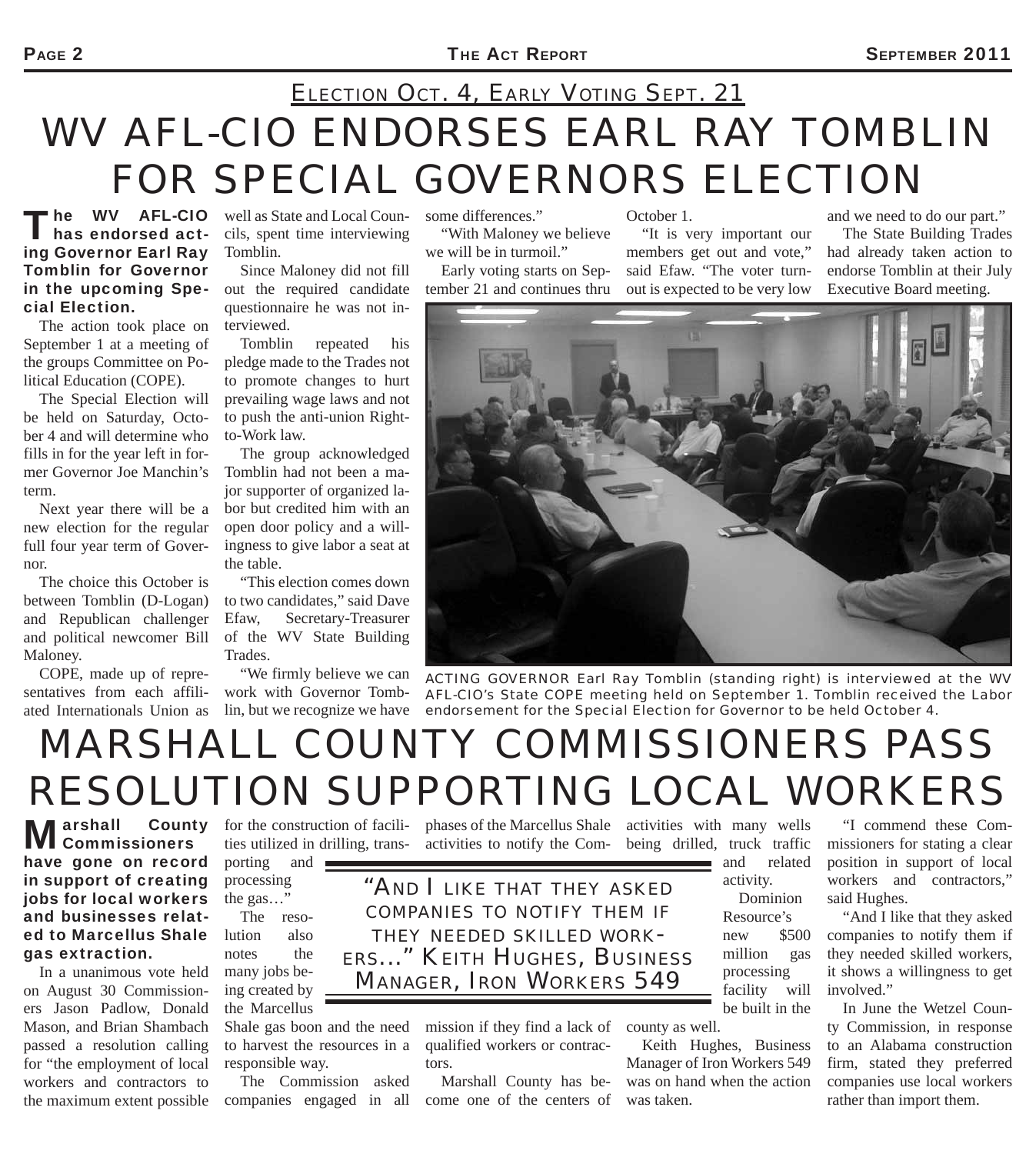# *CARPENTERS WANT LOCAL WORKERS AT MORGANTOWN APARTMENT PROJECT \$30 MILLION, 233-UNITS*

**Members of the Mcarpenters took** to the streets in Morgantown to let the public know local workers were not getting jobs at a major construction project.

The protests started in late August and continued into September. Members of IBEW 596 also participated.

Beech View Place Apartments, a 233-unit student living complex is being built next to the downtown campus of WVU.

The \$30 million project will include 350 underground parking spaces and 14,000 square feet of retail space. Six floors are above grade and two below.

The project is co-owned by three partners, Developer's Tom Janidas and Joe Cuervo, and Pittsburgh Steelers football player James Harrison.

A PA company Medco Commercial Management Group, owned by the devel-

## *HOUSTON*

#### *CONTINUED FROM P. 1*

work will be done by CB&I themselves but there will be some significant subcontracts including site preparation, a combined electrical and instrumentation package, and pipe insulation.

Mid-September is the start date.

"They said they wanted to hire local people, and that our wages were not the problem, they just don't want to pay our fringe package," said

opers, is in charge of the construction.

A few crafts are getting small portions of the job but the majority is going to PA subcontractors. The concrete was done by Precision Concrete out of Georgia, the electrical by Westmoreland Electric Inc. of PA.

After the protests started unfair labor practice charges were filed against the Carpenters. However the National Labor Relations Board has dismissed all charges.

In March of 2010 the Morgantown City Council approved rezoning the two acre site for a mixed-use, residential and commercial, development district.

City leaders claimed the project was made possible because of investments made by the city and WVU into the Sunnyside District and Tax Increment Financing (TIF).

According to news reports Beech View Place is part of the Sunnyside TIF district

Tom Gray, President of the Upper Ohio Valley Building Trades.

"We talked about our skill levels, productivity, commitment to successful projects and the positive track record we have had in the area."

While the company was unwilling to pay a full fringe package they did say they planned to pay travel and lodging subsidies to travelers.

They also plan to have an incentive pay plan to retain workers to the job through completion.

which was created in 2008.

A TIF district uses the projected increase in property tax revenue created by developing the area to assist in paying for the development and/or redevelopment of the area.

New sidewalks, repaired curbs and energy-efficient streetlights along Grant Avenue cost about \$1.2 million, and were paid for through the TIF fund.

"Local taxpayers helped make this project happen by

allowing property tax dollars to go towards infrastructure but when it came to the jobs it turns out people who never invested a dime get most of the benefits," said Morgantown resident and Carpenter Council leader Mark Estlack.



*MEMBERS OF THE Carpenters let the public know the Beech View Place project in Morgantown, made possible with local Tax Increment Financing, ended up creating jobs for out-of-state companies and workers.*

"When you compare the travel and lodging pay and the retention bonus I can't see how we are that far apart," said Orphy Klempa, Service Representative for the Carpenters.

"The Marcellus industry as a whole has spent a lot of advertising dollars telling the public how many jobs they create, but jobs for people in Texas don't do us much good here in West Virginia."

Since the meeting Trades representatives have been meeting to come up with

ways to get as much of the work as possible.

Unofficial reports have Mascaro Corporation, a union contractor from Pittsburgh, as the low bid for the site preparation contract.

Selection of a piling contractor is expected soon.

"If they do import hundreds of workers to take the jobs this region needs we are prepared to use whatever legal means we have at our disposal to expose it," said Steve White, ACT Director.

"Our first move will be

to appeal to the public who expects jobs to go to local workers as long as they are qualified.

And we are perfectly qualified for this type of work."

#### **ACT Report Address Corrections Wanted**

Call: 1-800-930-9675 Email: stevewhite@actwv.org or mail to: ACT 600 Leon Sullivan Way Charleston, WV 25301